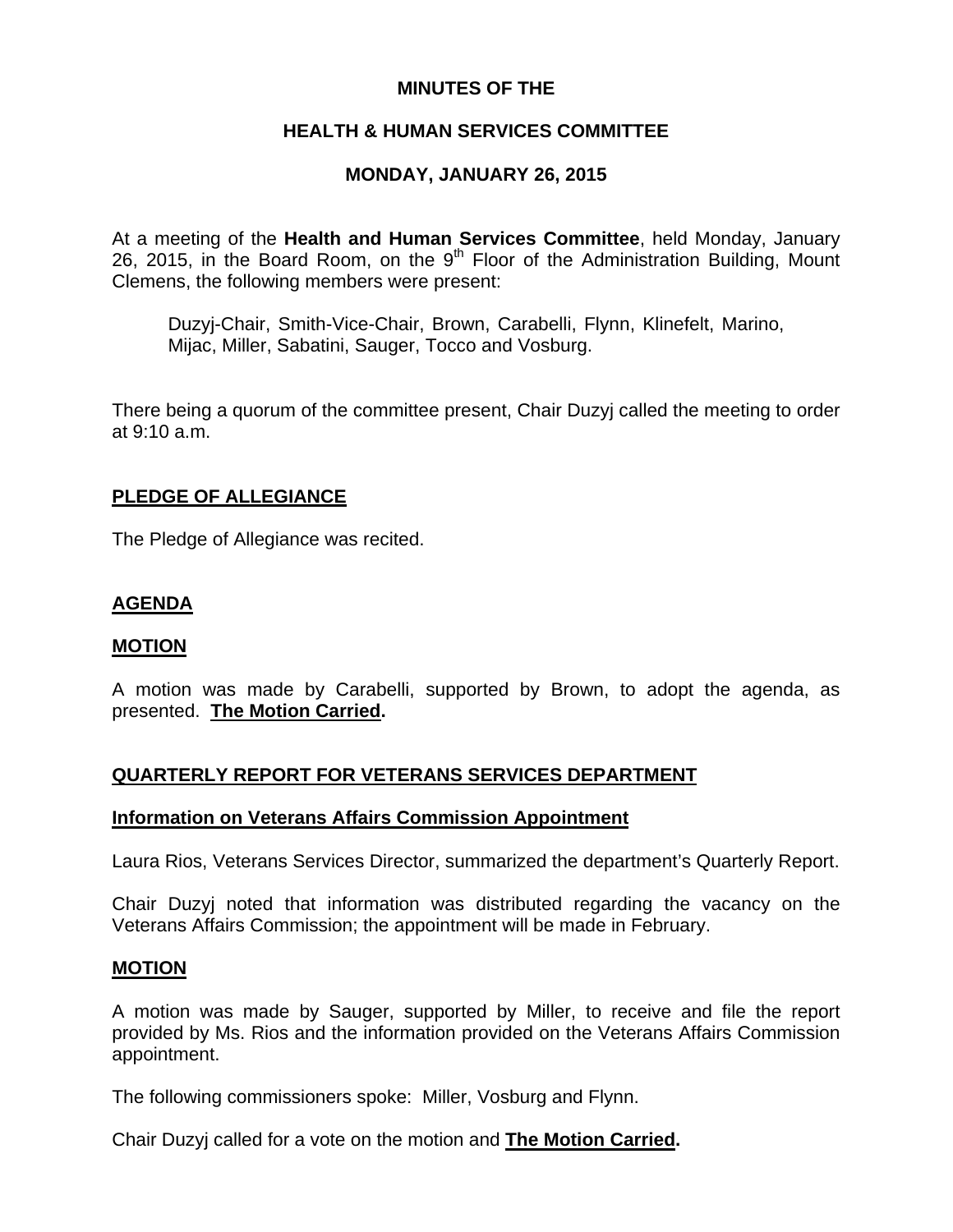## **UPDATES FROM MACOMB FOOD COLLABORATIVE**

Kaitlin Koch, Community Food Systems Educator, MSUE, introduced herself and described her role in local food systems development. In part, she works with schools and hospitals to assist them with purchasing local foods, with farmer's markets and with the Macomb Food Collaborative to create a local food purchasing guide. She offered to serve as a food systems resource for the Board.

### **WASHTENAW FOOD POLICY COUNCIL – POLICY AGENDA**

Kaitlin Koch provided an overview of the Washtenaw Food Policy Council Policy Agenda and stated it is an example of what is going on in a neighboring county as a result of their Board of Commissioners putting focus and value on local food system initiatives. She noted that Macomb County is ahead of most counties in the state because of the Board having passed a local Purchasing Policy. She offered to assist with follow up efforts to ensure the Policy is adhered to and serves as a model for other counties.

## **MOTION**

A motion was made by Miller, supported by Tocco, to receive and file the reports provided by Kaitlin Koch. **The Motion Carried.** 

## **PRESENTATION OF UNMET NEEDS OF OLDER ADULTS IN REGION 1-B**

#### **AREA AGENCY ON AGING YEAR END UPDATE FOR FY 2014**

Present from the Area Agency on Aging 1-B were Tina Abbate-Marzolf, CEO; Jim McGuire, Director; and Ryan Cowmeadow, Advocacy Manager. Topics covered included the focus of the Area Agency on Aging, a report which identifies the needs of the people they service, and information on the Champions for Seniors Project.

The following commissioner spoke: Miller.

#### **MOTION**

A motion was made by Marino, supported by Vosburg, to receive and file the presentation provided by Area Agency on Aging 1-B representatives. **The Motion Carried.** 

#### **INTRODUCTION OF SILVER KEY COALITION**

Ryan Cowmeadow, AAA 1-B Advocacy Manager, provided an overview of the Silver Key Coalition and their initiatives for 2015.